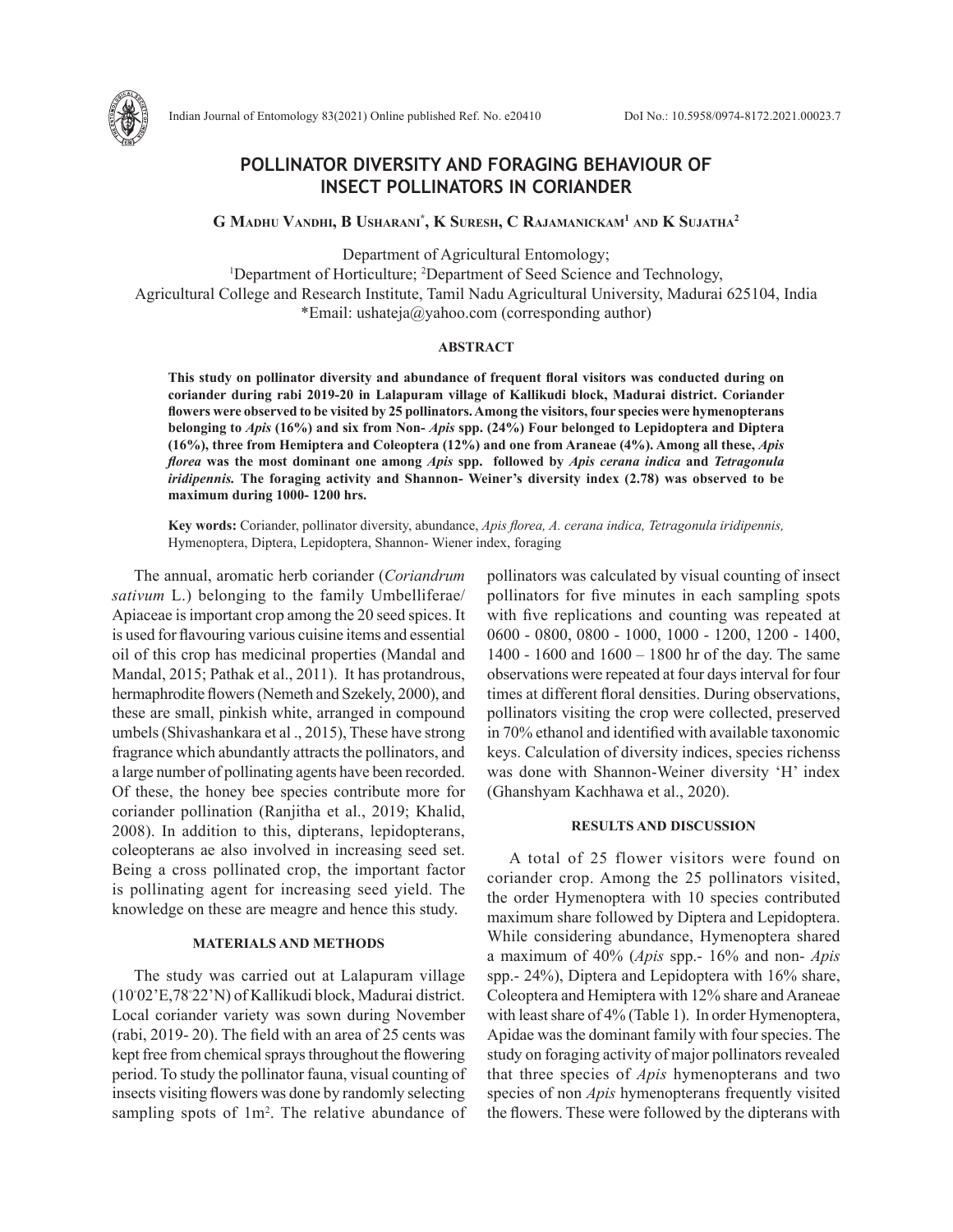| S.No. | Pollinators                   | Family        | Order                 | Abundance %    |
|-------|-------------------------------|---------------|-----------------------|----------------|
| 1.    | Apis cerana indica F.         | Apidae        | Apis-                 |                |
| 2.    | Apis florea F.                | Apidae        | Hymenoptera           | 16             |
| 3.    | Andrena sp.                   | Apidae        |                       |                |
| 4.    | Tetragonula iridipennis Smith | Apidae        |                       |                |
| 5.    | Halictus sp.                  | Halictidae    | Non- Apis Hymenoptera |                |
| 6.    | Nomia sp.                     | Halictidae    |                       |                |
| 7.    | Chrysis sp.                   | Chrysididae   |                       | 24             |
| 8.    | Paranicistocerus fulvipes De  | Vespidae      |                       |                |
|       | Saussure                      |               |                       |                |
| 9.    | Monomorium phraraonis L.      | Formicidae    |                       |                |
| 10.   | Camponotus sp.                | Formicidae    |                       |                |
| 11.   | Agonoscelis nubilis F.        | Pentatomidae  |                       |                |
| 12.   | Rhynocoris fuscipes F.        | Reduviidae    | Hemiptera             | 12             |
| 13.   | Geocoris sp.                  | Geocoridae    |                       |                |
| 14.   | Cylindromyia sp.              | Tachinidae    |                       |                |
| 15.   | Musca domestica L.            | Muscidae      | Diptera               | 16             |
| 16.   | Syrphus ribesii L.            | Syrphidae     |                       |                |
| 17.   | Episyrphus balteatus De Geer  | Syrphidae     |                       |                |
| 18.   | Menochilus sexmaculatus F.    | Coccinellidae |                       |                |
| 19.   | Coccinella septempunctata L.  | Coccinellidae | Coleoptera            | 12             |
| 20.   | Aulacophora foveicolis Lucas  | Chrysomelidae |                       |                |
| 21.   | Pieris brassicae L.           | Pieridae      |                       |                |
| 22.   | Acraea terpiscore L.          | Nymphalidae   | Lepidoptera           | 16             |
| 23.   | Danaus chrysippus L.          | Nymphalidae   |                       |                |
| 24.   | Eretmocera sp.                | Scythrididae  |                       |                |
| 25.   | Argiope aemula Walckenaer     | Araneidae     | Araneae               | $\overline{4}$ |

Table 1. Pollinator fauna recorded on coriander during 2019- 20

three species. Chaudhary and Singh (2006) reported 34 species of flower visiting species on coriander with 18 families and 8 orders; these observed that the dipterans were more active than hymenopterans. Bhowmik et al*.* (2017) reported that *Apis* spp. (66%) as the more abundant followed by dipterans (29%) and coleopterans (5%). The most abundant species among Hymenoptera was *A. florea* (2.60- 19.20/ m2 / 5min.) followed by *A. cerana indica* (2.80-17.80/ $m^2/5min$ ). The abundance of *A. florea* and *A. cerana indica* was maximum during 25% flowering (Table 2).

The study conducted by Ranjitha et al. (2019) also proves that the pollinator abundance was more during 25% flowering. *Apis florea* was the abundant pollinator among all the recorded frequent floral visitors. Sharma and Meena (2019) observed that *A. florea* was the most dominating species (34.1%) in semi arid region of Rajasthan. The peak abundance was observed during 10.00- 12.00 hr. The next abundant species were *A. cerana indica*, *T. iridipennis*, *Halictus* sp.*, Nomia* sp*.*, *Syrphus ribesii*, *Cylindromyia* sp.*, Pieris brassicae*,

*Episyrphus balteatus* and *Rhynocoris fuscipes*. According to Painkra (2018), *A. cerana indica* was the dominant one. Considering all the pollinators maximum activity was found during 1000- 1200 hrs and least during 0600- 0800 hrs. Shannon-Weiner diversity 'H' index during 0600- 0800, 0800- 1000, 1000- 1200, 1200- 1400, 1400- 1600 and 1600- 1800hrs was found to be 2.12, 2.32, 2.78, 2.54, 2.49 and 1.94, respectively. These results agree with those of Yogapriya et al. (2019) where the Shannon's diversity index was maximum during 1000- 1200 hr.

#### **REFERENCES**

- Bhowmik B, Sarita S, Alok S. Kakali B. 2017. Role of insect pollinators in seed yield of coriander (*Coriandrum sativum* L.) and their electroantennogram response to crop volatiles. Agricultural Research Journal 54(2): 227-235.
- Chaudhary O P, Singh J. 2006 Diversity, temporal abundance, foraging behavior of floral visitors and effect of different modes of pollination on coriander (*Coriandrum sativum* L.). Journal of Spices and Aromatic Crops 16(1): 8-14.
- Ghanshyam Kachhawa, Santosh Kumar Charan, Ramdayal Choudhary. 2020. Diversity and pollination probability of insect pollinators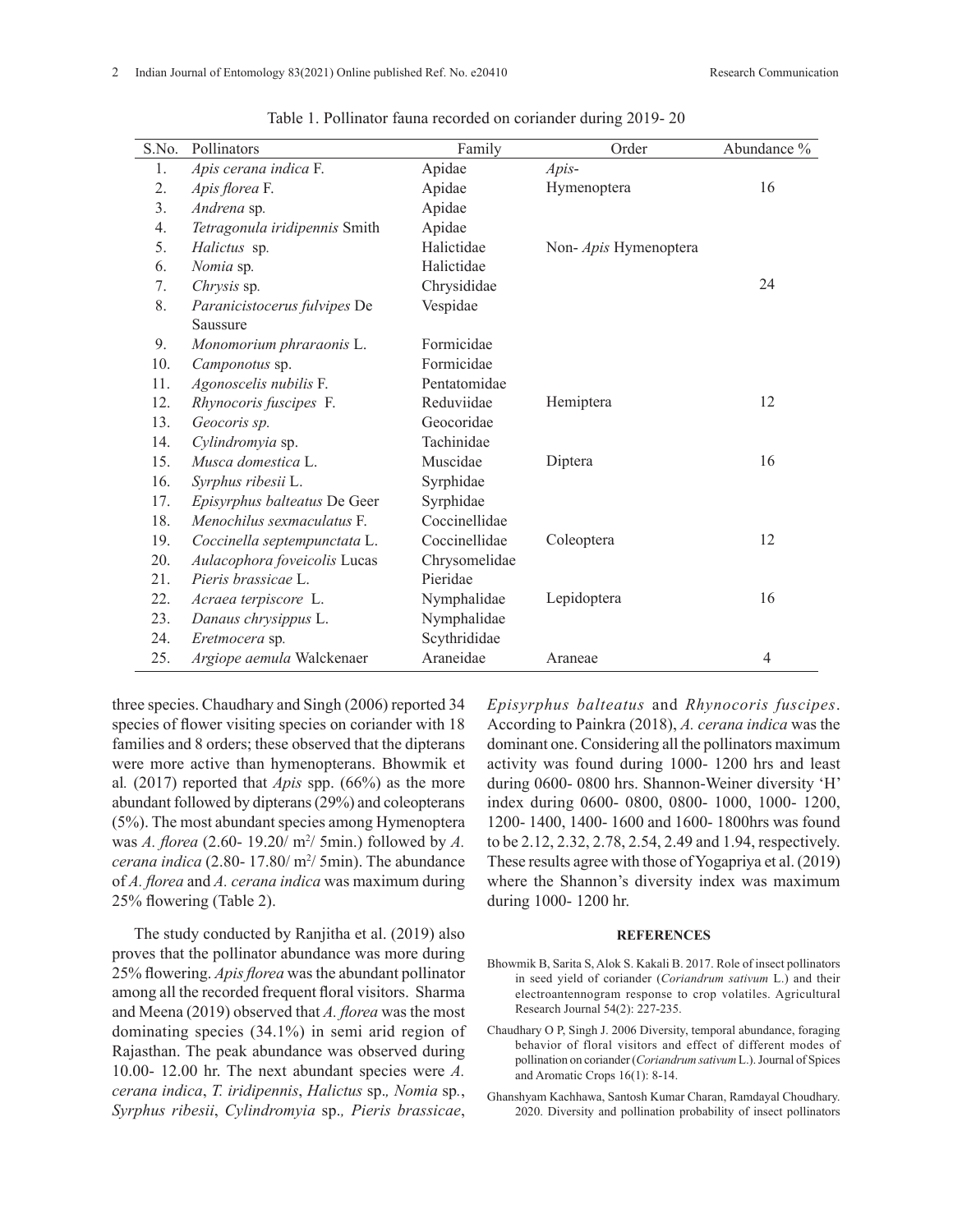| brassicae<br>$0.00 \pm 0$<br>$0.80 +$<br>$\overline{+}$<br>$0.20 \pm$<br>$0.60 \pm$<br>$0.00 \pm$<br>$0.00 \pm$<br>$\overline{+}$<br>$0.00 \pm$<br>$\overline{+}$<br>1.20<br>0.00<br>0.00<br>0.20<br>0.00<br>0.19<br>$\pm$ 0.58<br>0.00<br>$0.20 \pm 0.19$<br>$\pm$ 0.58<br>0.00<br>0.19<br>0.58<br>0.39<br>$0.00 \pm 0.00$<br>$0.40 \pm 0.19$<br>0.58<br>0.00<br>0.20<br>$0.00 \pm 0.00$<br>$0.80 \pm 0.37$<br>$\pm 0.55$<br>0.00<br>0.22<br>0.00<br>0.37<br>0.37<br>$0.00 \pm$<br>$0.00 \pm 0$<br>$0.40 \pm 0$<br>$0.00 \pm 0$<br>sp.<br>$0.00 \pm 0$<br>$0.60 \pm 0$<br>$1.50 \pm$<br>$0.40 \pm$<br>$0.20 \pm$<br>$\overline{+}$<br>$\overline{+}$<br>$0.60 \pm 0.00$<br>$0.00 \pm$<br>$1.20 \pm$<br>$\overline{+}$<br>$0.50 \pm$<br>1.20<br>1.00<br>1.20<br>0.80:<br>0.60<br>0.00<br>$.00 \pm 00.40$<br>$0.40 \pm 0.20$<br>0.20<br>$1.20 \pm 0.58$<br>$0.00 \pm 0.00$<br>$0.20 \pm 0.19$<br>$0.20 \pm 0.19$<br>$1.00 \pm 0.32$<br>$1.20 \pm 0.58$<br>$0.00 \pm 0.00$<br>0.50<br>0.58<br>$0.80 \pm 0.39$<br>$0.40 \pm 0.39$<br>$0.00 \pm 0.00$<br>$0.80 \pm 0.37$<br>$0.00 \pm 0.00$<br>$0.60 \pm 0.22$<br>0.19<br>0.37<br>0.37<br>$0.00 \pm 0.00$<br>$0.00 = 0.00$<br>$0.60 \pm 0.22$<br>ribesii<br>$0.40 \pm 0$<br>$1.20 \pm 0$<br>$0.80 +$<br>$0.80 +$<br>$1.40 \pm$<br>$\overline{+}$<br>0.60<br>$0.00 \pm 0.00$<br>$0.40 \pm 0.20$<br>$0.00 \pm 0.00$<br>$0.40 \pm 0.20$<br>$0.00 \pm 0.00$<br>$0.20 \pm 0.19$<br>0.20<br>$0.00 \pm 0.00$<br>$0.20 \pm 0.19$<br>$0.20 \pm 0.19$<br>0.39<br>$0.00 \pm 0.00$<br>$0.00 \pm 0.00$<br>$0.20 \pm 0.19$<br>$0.60 \pm 0.22$<br>$0.40 \pm 0.22$<br>$0.00 \pm 0.00$<br>$0.60 \pm 0.22$<br>0.00<br>0.23<br>0.39<br>$1.40 \pm 0.74$<br>0.21<br>$0.60 \pm 0.2$<br>fuscipes<br>$0.60 \pm 0$<br>$0.60 \pm$<br>$0.00 \pm$<br>$\overline{+}$<br>$0.60 \pm$<br>$\overline{+}$<br>0.80:<br>$\overline{20}$<br>$1.00 \pm 0.20$<br>$0.00 \pm 0.00$<br>$0.80 \pm 0.16$<br>$0.00 \pm 0.00$<br>$.00 \pm 0.20$<br>$0.00 + 0.00$<br>$0.80 \pm 0.19$<br>$0.60 \pm 0.37$<br>$0.40 \pm 0.20$<br>0.00<br>$0.00 \pm 0.00$<br>$+0.000 +$<br>$0.40 \pm 0.39$<br>$0.60 \pm 0.22$<br>$0.60 \pm 0.58$<br>$0.80 \pm 0.19$<br>$0.00 + 0.00$<br>$0.60 \pm 0.22$<br>$0.40 \pm 0.19$<br>$0.00 \pm 0.00$<br>0.00<br>$0.80 \pm 0.37$<br>$0.60 \pm 0.12$<br>0.00<br>balteatus<br>$0.00 \pm 0.00$<br>$0.00 \pm 0$<br>$\overline{+}$<br>$0.00 -$<br>0.00<br>$.40 \pm 0.39$<br>$0.60 \pm 0.22$<br>$1.60 \pm 0.50$<br>$3.20 \pm 0.38$<br>$4.60 \pm 0.22$<br>$.60 \pm 0.39$<br>$0.80 \pm 0.19$<br>1.65<br>$0.20 \pm 0.19$<br>0.49<br>$0.60 \pm 0.12$<br>$.40 \pm 0.20$<br>$2.00 \pm 0.24$<br>$4.20 \pm 0.32$<br>$3.20 \pm 0.37$<br>$3.00 \pm 0.97$<br>$0.80 \pm 0.19$<br>$0.00 \pm 0.00$<br>$1.60 \pm 0.20$<br>$.00 \pm 0.32$<br>$.00 \pm 1.48$<br>$.40 \pm 0.21$<br>$60 \pm 0.$<br>$4.20 +$<br>$+08.$<br>$+00.$<br>$0.20 \pm 0.20$<br>$0.00 \pm 0.00$<br>$1.20 \pm 0.80$<br>0.40<br>$0.20 \pm 0.20$<br>$0.00 \pm 0.00$<br>$1.00 \pm 0.32$<br>$0.20 \pm 0.20$<br>$\pm 0.24$<br>$0.00 \pm 0.00$<br>$0.80 \pm 0.49$<br>$\pm 0.00$<br>$0.40 \pm 0.24$<br>$+0.20$<br>$0.80 \pm 0.37$<br>$0.40 \pm 0.24$<br>$.20 \pm 0.73$<br>$+0.32$<br>$.60 \pm 0.73$<br>$.20 \pm 0.37$<br>$.80 \pm 0.37$<br>$0.20 \pm 0.20$<br>$.40 \pm 0.51$<br>$.40 \pm 0.51$<br>$1.60 \pm$<br>0.80:<br>1.40<br>2.00.5<br>0.00<br>$2.40 \pm 0.66$<br>0.45<br>$1.20 \pm 0.20$<br>$3.00 \pm 0.45$<br>$4.40 \pm 0.24$<br>$3.60 \pm 0.40$<br>$1.60 \pm 0.68$<br>$1.20 \pm 0.49$<br>0.98<br>$5.20 \pm 0.80$<br>$4.00 \pm 0.80$<br>$0.60 \pm 0.24$<br>$1.20 \pm 0.20$<br>$8.00 \pm 1.00$<br>$2.20 \pm 0.20$<br>$4.00 \pm 0.32$<br>$4.60 \pm 0.24$<br>$3.60 \pm 0.40$<br>$1.80 \pm 0.92$<br>$4.80 \pm 0.37$<br>$3.00 \pm 0.32$<br>iridipennis<br>$9.40 \pm 0.51$<br>$3.80 \pm 1.11$<br>$.40 \pm 0.5$<br>$9.60 \pm$<br>$\overline{+}$<br>1.60<br>$\overline{r}$<br>$11.00 \pm 1.30$<br>$17.00 \pm 0.40$<br>$5.20 \pm 0.68$<br>$10.60 \pm 0.54$<br>$12.80 \pm 0.58$<br>$13.80 \pm 0.97$<br>$17.80 \pm 1.02$<br>$14.60 \pm 1.72$<br>$15.80 \pm 0.37$<br>$8.80 \pm 1.46$<br>$7.80 \pm 0.86$<br>$2.40 \pm 0.18$<br>$9.60 \pm 0.18$<br>$2.00 \pm 0.55$<br>$8.60 \pm 0.23$<br>$13.60 \pm 0.81$<br>$9.80 \pm 0.58$<br>$1.80 \pm 0.58$<br>$8.00 \pm 1.00$<br>$2.80 \pm 0.37$<br>$9.80 \pm 0.37$<br>$9.00 \pm 0.71$<br>$7.20 \pm 1.11$<br>$9.60 \pm 0.51$<br>indica<br>$10.60 \pm 0.68$<br>$12.60 \pm 1.29$<br>$10.00 \pm 0.84$<br>$1.20 \pm 1.39$<br>$16.60 \pm 0.93$<br>$15.60 \pm 1.44$<br>$15.00 \pm 1.30$<br>$0.40 \pm 0.93$<br>$16.20 \pm 0.49$<br>$18.20 \pm 0.92$<br>$(9.20 \pm 1.02)$<br>$2.60 \pm 0.40$<br>$8.60 \pm 1.33$<br>$3.00 \pm 0.32$<br>$(0.60 \pm 1.2)$<br>$10.00 \pm 0.71$<br>$2.20 \pm 0.37$<br>$9.00 \pm 0.84$<br>$9.80 \pm 0.37$<br>$2.60 \pm 0.24$<br>$9.40 \pm 0.51$<br>$14.40 \pm 0.5$<br>$10.00 \pm 0.3$<br>$(7.20 \pm 1.0)$ |               | Apis florea | Apis cerana | Tetragonula | Nomia sp. | Relative abundance (No. of insects/ 5 min/ $m2$ )<br>Halictus sp. | Episyrphus | Rhynocoris | Syrphus | Cylindromyia | Pieris          |
|----------------------------------------------------------------------------------------------------------------------------------------------------------------------------------------------------------------------------------------------------------------------------------------------------------------------------------------------------------------------------------------------------------------------------------------------------------------------------------------------------------------------------------------------------------------------------------------------------------------------------------------------------------------------------------------------------------------------------------------------------------------------------------------------------------------------------------------------------------------------------------------------------------------------------------------------------------------------------------------------------------------------------------------------------------------------------------------------------------------------------------------------------------------------------------------------------------------------------------------------------------------------------------------------------------------------------------------------------------------------------------------------------------------------------------------------------------------------------------------------------------------------------------------------------------------------------------------------------------------------------------------------------------------------------------------------------------------------------------------------------------------------------------------------------------------------------------------------------------------------------------------------------------------------------------------------------------------------------------------------------------------------------------------------------------------------------------------------------------------------------------------------------------------------------------------------------------------------------------------------------------------------------------------------------------------------------------------------------------------------------------------------------------------------------------------------------------------------------------------------------------------------------------------------------------------------------------------------------------------------------------------------------------------------------------------------------------------------------------------------------------------------------------------------------------------------------------------------------------------------------------------------------------------------------------------------------------------------------------------------------------------------------------------------------------------------------------------------------------------------------------------------------------------------------------------------------------------------------------------------------------------------------------------------------------------------------------------------------------------------------------------------------------------------------------------------------------------------------------------------------------------------------------------------------------------------------------------------------------------------------------------------------------------------------------------------------------------------------------------------------------------------------------------------------------------------------------------------------------------------------------------------------------------------------------------------------------------------------------------------------------------------------------------------------------------------------------------------------------------------------------------------------------------------------------------------------------------------------------------------------------------------------------------------------------------------------------------------------------------------------------------------------------------------------------------------------------------------------------------------------------------------------------------------------------------------------------------------------------------------------------------------------------------------------------------------------------------------------------------------------------------------------------------------------------------|---------------|-------------|-------------|-------------|-----------|-------------------------------------------------------------------|------------|------------|---------|--------------|-----------------|
|                                                                                                                                                                                                                                                                                                                                                                                                                                                                                                                                                                                                                                                                                                                                                                                                                                                                                                                                                                                                                                                                                                                                                                                                                                                                                                                                                                                                                                                                                                                                                                                                                                                                                                                                                                                                                                                                                                                                                                                                                                                                                                                                                                                                                                                                                                                                                                                                                                                                                                                                                                                                                                                                                                                                                                                                                                                                                                                                                                                                                                                                                                                                                                                                                                                                                                                                                                                                                                                                                                                                                                                                                                                                                                                                                                                                                                                                                                                                                                                                                                                                                                                                                                                                                                                                                                                                                                                                                                                                                                                                                                                                                                                                                                                                                                                                                |               |             |             |             |           |                                                                   |            |            |         |              |                 |
|                                                                                                                                                                                                                                                                                                                                                                                                                                                                                                                                                                                                                                                                                                                                                                                                                                                                                                                                                                                                                                                                                                                                                                                                                                                                                                                                                                                                                                                                                                                                                                                                                                                                                                                                                                                                                                                                                                                                                                                                                                                                                                                                                                                                                                                                                                                                                                                                                                                                                                                                                                                                                                                                                                                                                                                                                                                                                                                                                                                                                                                                                                                                                                                                                                                                                                                                                                                                                                                                                                                                                                                                                                                                                                                                                                                                                                                                                                                                                                                                                                                                                                                                                                                                                                                                                                                                                                                                                                                                                                                                                                                                                                                                                                                                                                                                                | 0080-0800     |             |             |             |           |                                                                   |            |            |         |              | $0.40 \pm 0.20$ |
|                                                                                                                                                                                                                                                                                                                                                                                                                                                                                                                                                                                                                                                                                                                                                                                                                                                                                                                                                                                                                                                                                                                                                                                                                                                                                                                                                                                                                                                                                                                                                                                                                                                                                                                                                                                                                                                                                                                                                                                                                                                                                                                                                                                                                                                                                                                                                                                                                                                                                                                                                                                                                                                                                                                                                                                                                                                                                                                                                                                                                                                                                                                                                                                                                                                                                                                                                                                                                                                                                                                                                                                                                                                                                                                                                                                                                                                                                                                                                                                                                                                                                                                                                                                                                                                                                                                                                                                                                                                                                                                                                                                                                                                                                                                                                                                                                | 0001 -0080    |             |             |             |           |                                                                   |            |            |         |              | $.40 \pm 0.22$  |
|                                                                                                                                                                                                                                                                                                                                                                                                                                                                                                                                                                                                                                                                                                                                                                                                                                                                                                                                                                                                                                                                                                                                                                                                                                                                                                                                                                                                                                                                                                                                                                                                                                                                                                                                                                                                                                                                                                                                                                                                                                                                                                                                                                                                                                                                                                                                                                                                                                                                                                                                                                                                                                                                                                                                                                                                                                                                                                                                                                                                                                                                                                                                                                                                                                                                                                                                                                                                                                                                                                                                                                                                                                                                                                                                                                                                                                                                                                                                                                                                                                                                                                                                                                                                                                                                                                                                                                                                                                                                                                                                                                                                                                                                                                                                                                                                                | 1000-1200     |             |             |             |           |                                                                   |            |            |         |              |                 |
|                                                                                                                                                                                                                                                                                                                                                                                                                                                                                                                                                                                                                                                                                                                                                                                                                                                                                                                                                                                                                                                                                                                                                                                                                                                                                                                                                                                                                                                                                                                                                                                                                                                                                                                                                                                                                                                                                                                                                                                                                                                                                                                                                                                                                                                                                                                                                                                                                                                                                                                                                                                                                                                                                                                                                                                                                                                                                                                                                                                                                                                                                                                                                                                                                                                                                                                                                                                                                                                                                                                                                                                                                                                                                                                                                                                                                                                                                                                                                                                                                                                                                                                                                                                                                                                                                                                                                                                                                                                                                                                                                                                                                                                                                                                                                                                                                | $.200 - 1400$ |             |             |             |           |                                                                   |            |            |         |              | 0.00            |
|                                                                                                                                                                                                                                                                                                                                                                                                                                                                                                                                                                                                                                                                                                                                                                                                                                                                                                                                                                                                                                                                                                                                                                                                                                                                                                                                                                                                                                                                                                                                                                                                                                                                                                                                                                                                                                                                                                                                                                                                                                                                                                                                                                                                                                                                                                                                                                                                                                                                                                                                                                                                                                                                                                                                                                                                                                                                                                                                                                                                                                                                                                                                                                                                                                                                                                                                                                                                                                                                                                                                                                                                                                                                                                                                                                                                                                                                                                                                                                                                                                                                                                                                                                                                                                                                                                                                                                                                                                                                                                                                                                                                                                                                                                                                                                                                                | 400-1600      |             |             |             |           |                                                                   |            |            |         |              | $0.00 = 0.00$   |
|                                                                                                                                                                                                                                                                                                                                                                                                                                                                                                                                                                                                                                                                                                                                                                                                                                                                                                                                                                                                                                                                                                                                                                                                                                                                                                                                                                                                                                                                                                                                                                                                                                                                                                                                                                                                                                                                                                                                                                                                                                                                                                                                                                                                                                                                                                                                                                                                                                                                                                                                                                                                                                                                                                                                                                                                                                                                                                                                                                                                                                                                                                                                                                                                                                                                                                                                                                                                                                                                                                                                                                                                                                                                                                                                                                                                                                                                                                                                                                                                                                                                                                                                                                                                                                                                                                                                                                                                                                                                                                                                                                                                                                                                                                                                                                                                                | 600-1800      |             |             |             |           |                                                                   |            |            |         |              | 0.37            |
|                                                                                                                                                                                                                                                                                                                                                                                                                                                                                                                                                                                                                                                                                                                                                                                                                                                                                                                                                                                                                                                                                                                                                                                                                                                                                                                                                                                                                                                                                                                                                                                                                                                                                                                                                                                                                                                                                                                                                                                                                                                                                                                                                                                                                                                                                                                                                                                                                                                                                                                                                                                                                                                                                                                                                                                                                                                                                                                                                                                                                                                                                                                                                                                                                                                                                                                                                                                                                                                                                                                                                                                                                                                                                                                                                                                                                                                                                                                                                                                                                                                                                                                                                                                                                                                                                                                                                                                                                                                                                                                                                                                                                                                                                                                                                                                                                | 0080-0800     |             |             |             |           |                                                                   |            |            |         |              | $0.00 \pm 0.00$ |
|                                                                                                                                                                                                                                                                                                                                                                                                                                                                                                                                                                                                                                                                                                                                                                                                                                                                                                                                                                                                                                                                                                                                                                                                                                                                                                                                                                                                                                                                                                                                                                                                                                                                                                                                                                                                                                                                                                                                                                                                                                                                                                                                                                                                                                                                                                                                                                                                                                                                                                                                                                                                                                                                                                                                                                                                                                                                                                                                                                                                                                                                                                                                                                                                                                                                                                                                                                                                                                                                                                                                                                                                                                                                                                                                                                                                                                                                                                                                                                                                                                                                                                                                                                                                                                                                                                                                                                                                                                                                                                                                                                                                                                                                                                                                                                                                                | 0001 -0080    |             |             |             |           |                                                                   |            |            |         |              | 0.58            |
|                                                                                                                                                                                                                                                                                                                                                                                                                                                                                                                                                                                                                                                                                                                                                                                                                                                                                                                                                                                                                                                                                                                                                                                                                                                                                                                                                                                                                                                                                                                                                                                                                                                                                                                                                                                                                                                                                                                                                                                                                                                                                                                                                                                                                                                                                                                                                                                                                                                                                                                                                                                                                                                                                                                                                                                                                                                                                                                                                                                                                                                                                                                                                                                                                                                                                                                                                                                                                                                                                                                                                                                                                                                                                                                                                                                                                                                                                                                                                                                                                                                                                                                                                                                                                                                                                                                                                                                                                                                                                                                                                                                                                                                                                                                                                                                                                | $.000 - 1200$ |             |             |             |           |                                                                   |            |            |         |              | $0.00 \pm 0.00$ |
|                                                                                                                                                                                                                                                                                                                                                                                                                                                                                                                                                                                                                                                                                                                                                                                                                                                                                                                                                                                                                                                                                                                                                                                                                                                                                                                                                                                                                                                                                                                                                                                                                                                                                                                                                                                                                                                                                                                                                                                                                                                                                                                                                                                                                                                                                                                                                                                                                                                                                                                                                                                                                                                                                                                                                                                                                                                                                                                                                                                                                                                                                                                                                                                                                                                                                                                                                                                                                                                                                                                                                                                                                                                                                                                                                                                                                                                                                                                                                                                                                                                                                                                                                                                                                                                                                                                                                                                                                                                                                                                                                                                                                                                                                                                                                                                                                | $.200 - 1400$ |             |             |             |           |                                                                   |            |            |         |              | $0.00 \pm 0.00$ |
|                                                                                                                                                                                                                                                                                                                                                                                                                                                                                                                                                                                                                                                                                                                                                                                                                                                                                                                                                                                                                                                                                                                                                                                                                                                                                                                                                                                                                                                                                                                                                                                                                                                                                                                                                                                                                                                                                                                                                                                                                                                                                                                                                                                                                                                                                                                                                                                                                                                                                                                                                                                                                                                                                                                                                                                                                                                                                                                                                                                                                                                                                                                                                                                                                                                                                                                                                                                                                                                                                                                                                                                                                                                                                                                                                                                                                                                                                                                                                                                                                                                                                                                                                                                                                                                                                                                                                                                                                                                                                                                                                                                                                                                                                                                                                                                                                | 1400-1600     |             |             |             |           |                                                                   |            |            |         |              | $0.00 \pm 0.00$ |
|                                                                                                                                                                                                                                                                                                                                                                                                                                                                                                                                                                                                                                                                                                                                                                                                                                                                                                                                                                                                                                                                                                                                                                                                                                                                                                                                                                                                                                                                                                                                                                                                                                                                                                                                                                                                                                                                                                                                                                                                                                                                                                                                                                                                                                                                                                                                                                                                                                                                                                                                                                                                                                                                                                                                                                                                                                                                                                                                                                                                                                                                                                                                                                                                                                                                                                                                                                                                                                                                                                                                                                                                                                                                                                                                                                                                                                                                                                                                                                                                                                                                                                                                                                                                                                                                                                                                                                                                                                                                                                                                                                                                                                                                                                                                                                                                                | 1600-1800     |             |             |             |           |                                                                   |            |            |         |              | $0.80 \pm 0.37$ |
|                                                                                                                                                                                                                                                                                                                                                                                                                                                                                                                                                                                                                                                                                                                                                                                                                                                                                                                                                                                                                                                                                                                                                                                                                                                                                                                                                                                                                                                                                                                                                                                                                                                                                                                                                                                                                                                                                                                                                                                                                                                                                                                                                                                                                                                                                                                                                                                                                                                                                                                                                                                                                                                                                                                                                                                                                                                                                                                                                                                                                                                                                                                                                                                                                                                                                                                                                                                                                                                                                                                                                                                                                                                                                                                                                                                                                                                                                                                                                                                                                                                                                                                                                                                                                                                                                                                                                                                                                                                                                                                                                                                                                                                                                                                                                                                                                | 0080 -0090    |             |             |             |           |                                                                   |            |            |         |              | $0.20 \pm 0.19$ |
|                                                                                                                                                                                                                                                                                                                                                                                                                                                                                                                                                                                                                                                                                                                                                                                                                                                                                                                                                                                                                                                                                                                                                                                                                                                                                                                                                                                                                                                                                                                                                                                                                                                                                                                                                                                                                                                                                                                                                                                                                                                                                                                                                                                                                                                                                                                                                                                                                                                                                                                                                                                                                                                                                                                                                                                                                                                                                                                                                                                                                                                                                                                                                                                                                                                                                                                                                                                                                                                                                                                                                                                                                                                                                                                                                                                                                                                                                                                                                                                                                                                                                                                                                                                                                                                                                                                                                                                                                                                                                                                                                                                                                                                                                                                                                                                                                | 0001 -0080    |             |             |             |           |                                                                   |            |            |         |              | $1.20 \pm 0.92$ |
|                                                                                                                                                                                                                                                                                                                                                                                                                                                                                                                                                                                                                                                                                                                                                                                                                                                                                                                                                                                                                                                                                                                                                                                                                                                                                                                                                                                                                                                                                                                                                                                                                                                                                                                                                                                                                                                                                                                                                                                                                                                                                                                                                                                                                                                                                                                                                                                                                                                                                                                                                                                                                                                                                                                                                                                                                                                                                                                                                                                                                                                                                                                                                                                                                                                                                                                                                                                                                                                                                                                                                                                                                                                                                                                                                                                                                                                                                                                                                                                                                                                                                                                                                                                                                                                                                                                                                                                                                                                                                                                                                                                                                                                                                                                                                                                                                | 1000-1200     |             |             |             |           |                                                                   |            |            |         |              | $0.60 \pm 0.22$ |
|                                                                                                                                                                                                                                                                                                                                                                                                                                                                                                                                                                                                                                                                                                                                                                                                                                                                                                                                                                                                                                                                                                                                                                                                                                                                                                                                                                                                                                                                                                                                                                                                                                                                                                                                                                                                                                                                                                                                                                                                                                                                                                                                                                                                                                                                                                                                                                                                                                                                                                                                                                                                                                                                                                                                                                                                                                                                                                                                                                                                                                                                                                                                                                                                                                                                                                                                                                                                                                                                                                                                                                                                                                                                                                                                                                                                                                                                                                                                                                                                                                                                                                                                                                                                                                                                                                                                                                                                                                                                                                                                                                                                                                                                                                                                                                                                                | $.200 - 1400$ |             |             |             |           |                                                                   |            |            |         |              | 0.00            |
|                                                                                                                                                                                                                                                                                                                                                                                                                                                                                                                                                                                                                                                                                                                                                                                                                                                                                                                                                                                                                                                                                                                                                                                                                                                                                                                                                                                                                                                                                                                                                                                                                                                                                                                                                                                                                                                                                                                                                                                                                                                                                                                                                                                                                                                                                                                                                                                                                                                                                                                                                                                                                                                                                                                                                                                                                                                                                                                                                                                                                                                                                                                                                                                                                                                                                                                                                                                                                                                                                                                                                                                                                                                                                                                                                                                                                                                                                                                                                                                                                                                                                                                                                                                                                                                                                                                                                                                                                                                                                                                                                                                                                                                                                                                                                                                                                | 400-1600      |             |             |             |           |                                                                   |            |            |         |              | 0.00            |
|                                                                                                                                                                                                                                                                                                                                                                                                                                                                                                                                                                                                                                                                                                                                                                                                                                                                                                                                                                                                                                                                                                                                                                                                                                                                                                                                                                                                                                                                                                                                                                                                                                                                                                                                                                                                                                                                                                                                                                                                                                                                                                                                                                                                                                                                                                                                                                                                                                                                                                                                                                                                                                                                                                                                                                                                                                                                                                                                                                                                                                                                                                                                                                                                                                                                                                                                                                                                                                                                                                                                                                                                                                                                                                                                                                                                                                                                                                                                                                                                                                                                                                                                                                                                                                                                                                                                                                                                                                                                                                                                                                                                                                                                                                                                                                                                                | 600-1800      |             |             |             |           |                                                                   |            |            |         |              | $1.20 \pm 0.19$ |
|                                                                                                                                                                                                                                                                                                                                                                                                                                                                                                                                                                                                                                                                                                                                                                                                                                                                                                                                                                                                                                                                                                                                                                                                                                                                                                                                                                                                                                                                                                                                                                                                                                                                                                                                                                                                                                                                                                                                                                                                                                                                                                                                                                                                                                                                                                                                                                                                                                                                                                                                                                                                                                                                                                                                                                                                                                                                                                                                                                                                                                                                                                                                                                                                                                                                                                                                                                                                                                                                                                                                                                                                                                                                                                                                                                                                                                                                                                                                                                                                                                                                                                                                                                                                                                                                                                                                                                                                                                                                                                                                                                                                                                                                                                                                                                                                                | 0600-0800     |             |             |             |           |                                                                   |            |            |         |              | 0.19            |
|                                                                                                                                                                                                                                                                                                                                                                                                                                                                                                                                                                                                                                                                                                                                                                                                                                                                                                                                                                                                                                                                                                                                                                                                                                                                                                                                                                                                                                                                                                                                                                                                                                                                                                                                                                                                                                                                                                                                                                                                                                                                                                                                                                                                                                                                                                                                                                                                                                                                                                                                                                                                                                                                                                                                                                                                                                                                                                                                                                                                                                                                                                                                                                                                                                                                                                                                                                                                                                                                                                                                                                                                                                                                                                                                                                                                                                                                                                                                                                                                                                                                                                                                                                                                                                                                                                                                                                                                                                                                                                                                                                                                                                                                                                                                                                                                                | 0001 -0080    |             |             |             |           |                                                                   |            |            |         |              | $0.60 \pm 0.12$ |
|                                                                                                                                                                                                                                                                                                                                                                                                                                                                                                                                                                                                                                                                                                                                                                                                                                                                                                                                                                                                                                                                                                                                                                                                                                                                                                                                                                                                                                                                                                                                                                                                                                                                                                                                                                                                                                                                                                                                                                                                                                                                                                                                                                                                                                                                                                                                                                                                                                                                                                                                                                                                                                                                                                                                                                                                                                                                                                                                                                                                                                                                                                                                                                                                                                                                                                                                                                                                                                                                                                                                                                                                                                                                                                                                                                                                                                                                                                                                                                                                                                                                                                                                                                                                                                                                                                                                                                                                                                                                                                                                                                                                                                                                                                                                                                                                                | 1000-1200     |             |             |             |           |                                                                   |            |            |         |              | 0.00            |
|                                                                                                                                                                                                                                                                                                                                                                                                                                                                                                                                                                                                                                                                                                                                                                                                                                                                                                                                                                                                                                                                                                                                                                                                                                                                                                                                                                                                                                                                                                                                                                                                                                                                                                                                                                                                                                                                                                                                                                                                                                                                                                                                                                                                                                                                                                                                                                                                                                                                                                                                                                                                                                                                                                                                                                                                                                                                                                                                                                                                                                                                                                                                                                                                                                                                                                                                                                                                                                                                                                                                                                                                                                                                                                                                                                                                                                                                                                                                                                                                                                                                                                                                                                                                                                                                                                                                                                                                                                                                                                                                                                                                                                                                                                                                                                                                                | 200-1400      |             |             |             |           |                                                                   |            |            |         |              | 0.00            |
|                                                                                                                                                                                                                                                                                                                                                                                                                                                                                                                                                                                                                                                                                                                                                                                                                                                                                                                                                                                                                                                                                                                                                                                                                                                                                                                                                                                                                                                                                                                                                                                                                                                                                                                                                                                                                                                                                                                                                                                                                                                                                                                                                                                                                                                                                                                                                                                                                                                                                                                                                                                                                                                                                                                                                                                                                                                                                                                                                                                                                                                                                                                                                                                                                                                                                                                                                                                                                                                                                                                                                                                                                                                                                                                                                                                                                                                                                                                                                                                                                                                                                                                                                                                                                                                                                                                                                                                                                                                                                                                                                                                                                                                                                                                                                                                                                | 400-1600      |             |             |             |           |                                                                   |            |            |         |              | $0.80 \pm 0.37$ |
|                                                                                                                                                                                                                                                                                                                                                                                                                                                                                                                                                                                                                                                                                                                                                                                                                                                                                                                                                                                                                                                                                                                                                                                                                                                                                                                                                                                                                                                                                                                                                                                                                                                                                                                                                                                                                                                                                                                                                                                                                                                                                                                                                                                                                                                                                                                                                                                                                                                                                                                                                                                                                                                                                                                                                                                                                                                                                                                                                                                                                                                                                                                                                                                                                                                                                                                                                                                                                                                                                                                                                                                                                                                                                                                                                                                                                                                                                                                                                                                                                                                                                                                                                                                                                                                                                                                                                                                                                                                                                                                                                                                                                                                                                                                                                                                                                | 600-1800      |             |             |             |           |                                                                   |            |            |         |              | 0.00            |

Table 2. Relative abundance of major pollinators in coriander Table 2. Relative abundance of major pollinators in coriander